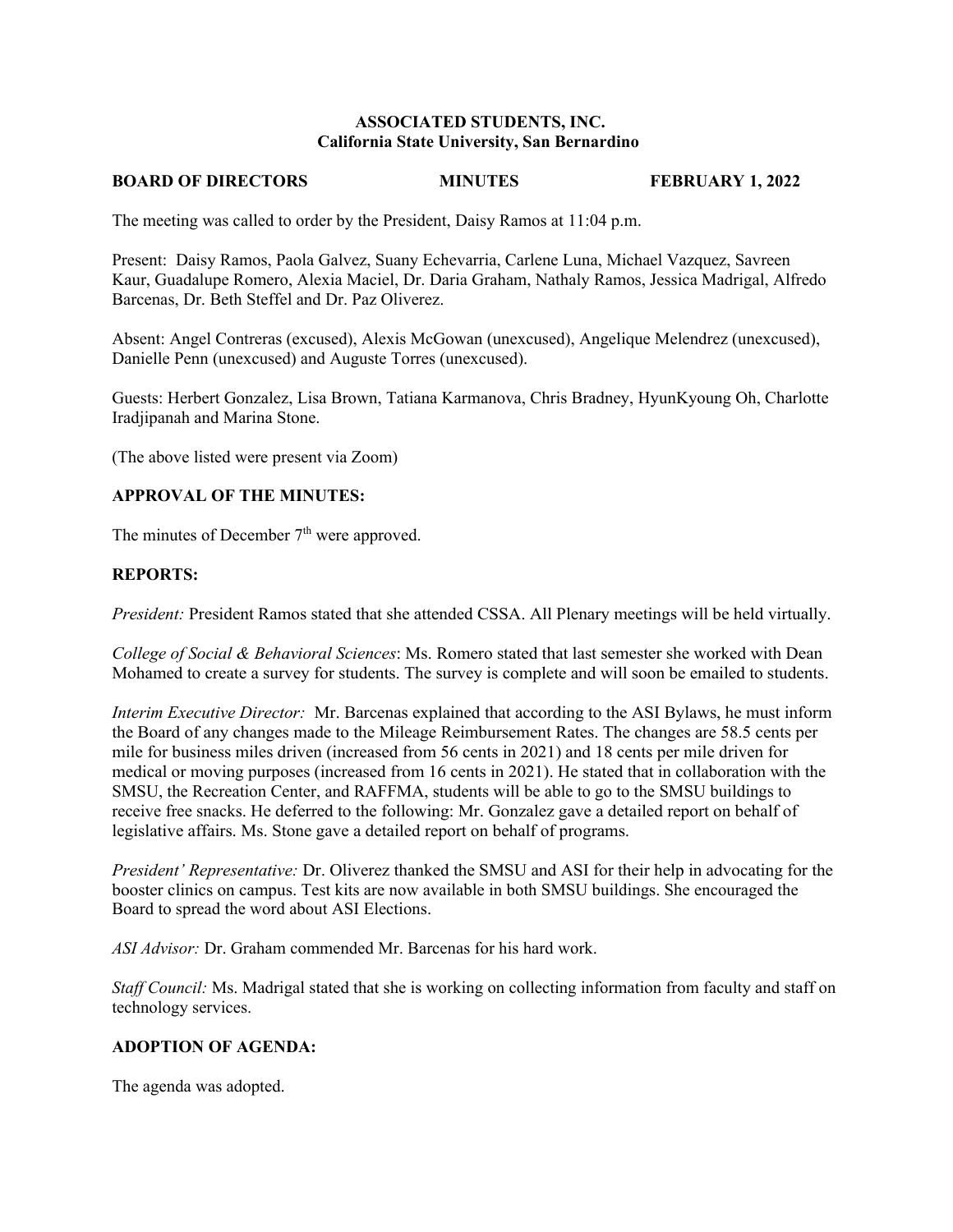# **OPEN FORUM:**

Chris Bradney, Director of Strategic Technology Initiatives stated that there will be an upcoming student IT Open Forum and ASI will be asked for feedback.

## **NEW BUSINESS:**

## **BD 02-22 M/S Barcenas/Vazquez: Discussion of the ACE iLab peer visit on February 8th-10th**

Mr. Barcenas deferred to Dean Karmanova.

Dean Karmanova gave a presentation on the Internationalization Lab (iLab). She explained that internationalization is important and it aligns with the campus' mission to prepare citizens for a globally connected society. The ACE iLab is a selective learning community, led by a team of internationalization experts who assist institutions in developing goals and strategies for comprehensive internationalization. The importance of this lab is to prepare students for global citizenship, generate revenue, enhance teaching and research, enhance institutional reputation and create opportunities for students.

Ms. Echavarria inquired into what has been done for undocumented students. Dean Karmanova stated that they have created other opportunities for students who are unable to travel such as virtual study aboard programs.

Discussion ensued.

Ms. Echevarria thanked Dean Karmanova for all her efforts despite the obstacles of the pandemic.

Discussion closed.

# **BD 03-22 M/S Barcenas/Romero: Discussion of the open parking spaces project by the Office of Strategic Technology Initiatives - Information Technology Services at CSUSB.**

Mr. Barcenas deferred to Mr. Bradney.

Mr. Bradney stated that the goal is to implement open parking space counters and displays to give students the best information possible to find parking on campus. Students will be able to spend less time searching for parking, decrease environmental impact and increase student satisfaction with parking. The parking details will be posted on the website and the mobile app.

Mr. Barcenas commended the IT team for all their efforts.

President Ramos inquired whether the parking next to Serrano Village and University Parkway would be included in the system. Mr. Bradley stated that since it is not general parking, it would not be included.

Ms. Brown stated that they are currently communicating with two vendors. As of now, five electric signs will be posted.

Ms. Echevarria inquired who will be funding this project and whether the display signs will be solar powered. Mr. Bradney stated that the vendors will give them the option to purchase solar powered machines. The President's Office told them not to worry about funding since it would be funded.